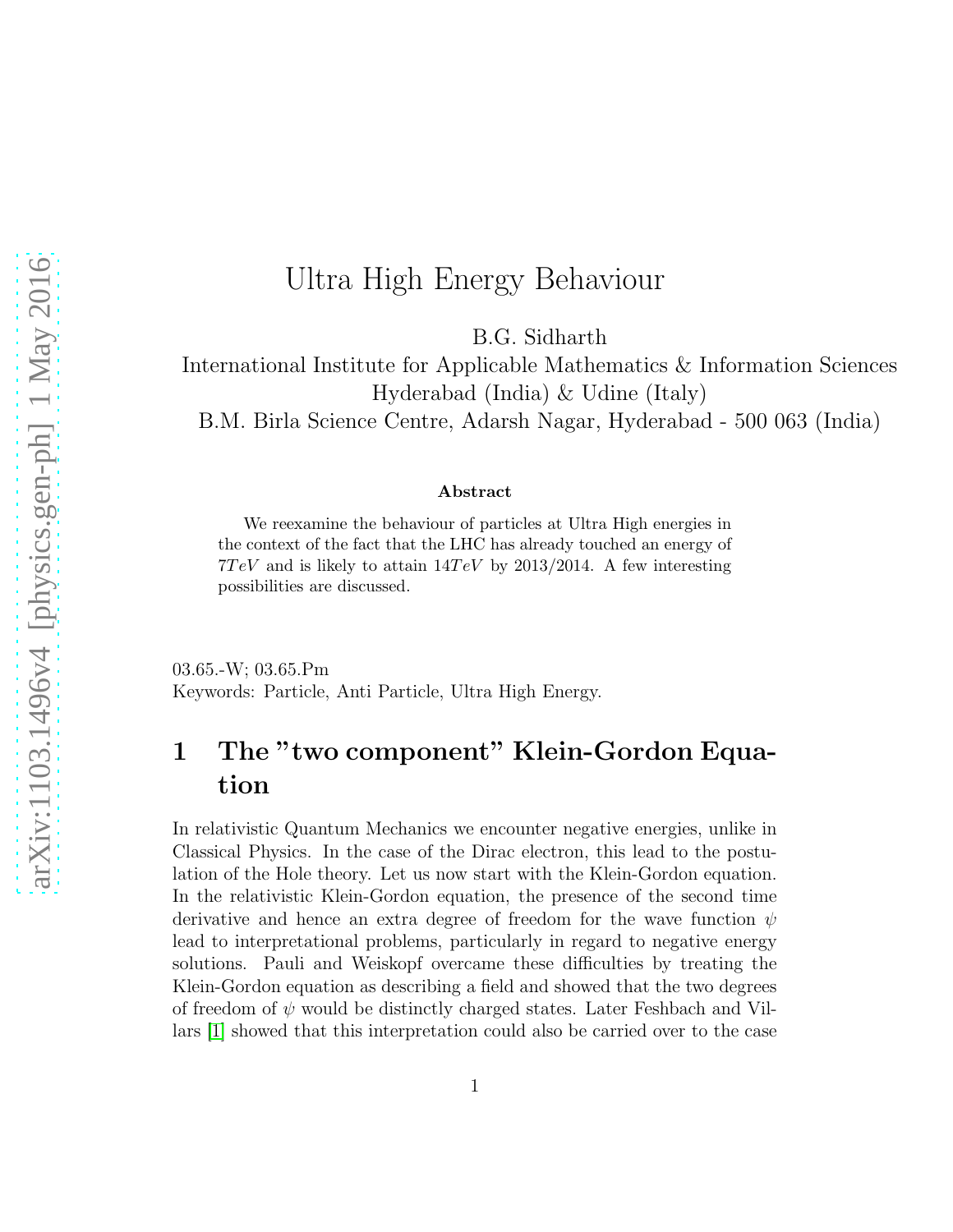of a single particle description. As has been shown in detail by Feshbach and Villars, we can rewrite the K-G equation in the Schrodinger form, invoking a two component wave function,

<span id="page-1-4"></span>
$$
\Psi = \left(\begin{array}{c} \phi \\ \chi \end{array}\right),\tag{1}
$$

The  $K - G$  equation then can be written as (Cf.ref.[\[1\]](#page-11-0) for details)

$$
i\hbar(\partial\phi/\partial t) = (1/2m)(\hbar/i\nabla - eA/c)^2(\phi + \chi)
$$

$$
+ (eA_0 + mc^2)\phi,
$$

$$
i\hbar(\partial\chi/\partial t) = -(1/2m)(\hbar/i\nabla - eA/c)^2(\phi + \chi) + (eA_0 - mc^2)\chi \qquad (2)
$$

<span id="page-1-0"></span>It will be seen that the components  $\phi$  and  $\chi$  are coupled in [\(2\)](#page-1-0). In fact we can analyse this matter further, considering free particle solutions for simplicity. We write,

<span id="page-1-1"></span>
$$
\Psi = \begin{pmatrix} \phi_0(p) \\ \chi_0(p) \end{pmatrix} e^{i/\hbar(p \cdot x - Et)} \n\Psi = \Psi_0(p) e^{i/\hbar(p \cdot x - Et)} \tag{3}
$$

Introducing [\(3\)](#page-1-1) into [\(2\)](#page-1-0) we obtain, two possible values for the energy  $E$ , viz.,

<span id="page-1-2"></span>
$$
E = \pm E_p; \quad E_p = [(cp)^2 + (mc^2)^2]^{\frac{1}{2}}
$$
 (4)

The associated solutions are

<span id="page-1-3"></span>
$$
E = E_p \quad \phi_0^{(+)} = \frac{E_p + mc^2}{2(mc^2 E_p)^{\frac{1}{2}}} \quad \phi_0^2 - \chi_0^2 = 1,
$$
  
\n
$$
\psi_0^{(+)}(p) : \quad \chi_0^{(+)} = \frac{mc^2 - E_p}{2(mc^2 E_p)^{\frac{1}{2}}} \quad \phi_0^2 - \chi_0^2 = 1,
$$
  
\n
$$
E = -E_p \quad \phi_0^{(-)} = \frac{mc^2 - E_p}{2(mc^2 E_p)^{\frac{1}{2}}} \quad \phi_0^2 - \chi_0^2 = -1
$$
  
\n
$$
\psi_0^{(-)}(p) : \quad \chi_0^{(-)} = \frac{E_p + mc^2}{2(mc^2 E_p)^{\frac{1}{2}}} \quad \phi_0^2 - \chi_0^2 = -1
$$
 (5)

It can be seen from this that even if we take the positive sign for the energy in [\(4\)](#page-1-2), the  $\phi$  and  $\chi$  components get interchanged with a sign change for the energy. Furthermore we can easily show from this that in the non relativistic limit, the  $\chi$  component is suppressed by order  $(p/mc)^2$  compared to the  $\phi$ component exactly as in the case of the Dirac equation [\[2\]](#page-11-1). Let us investigate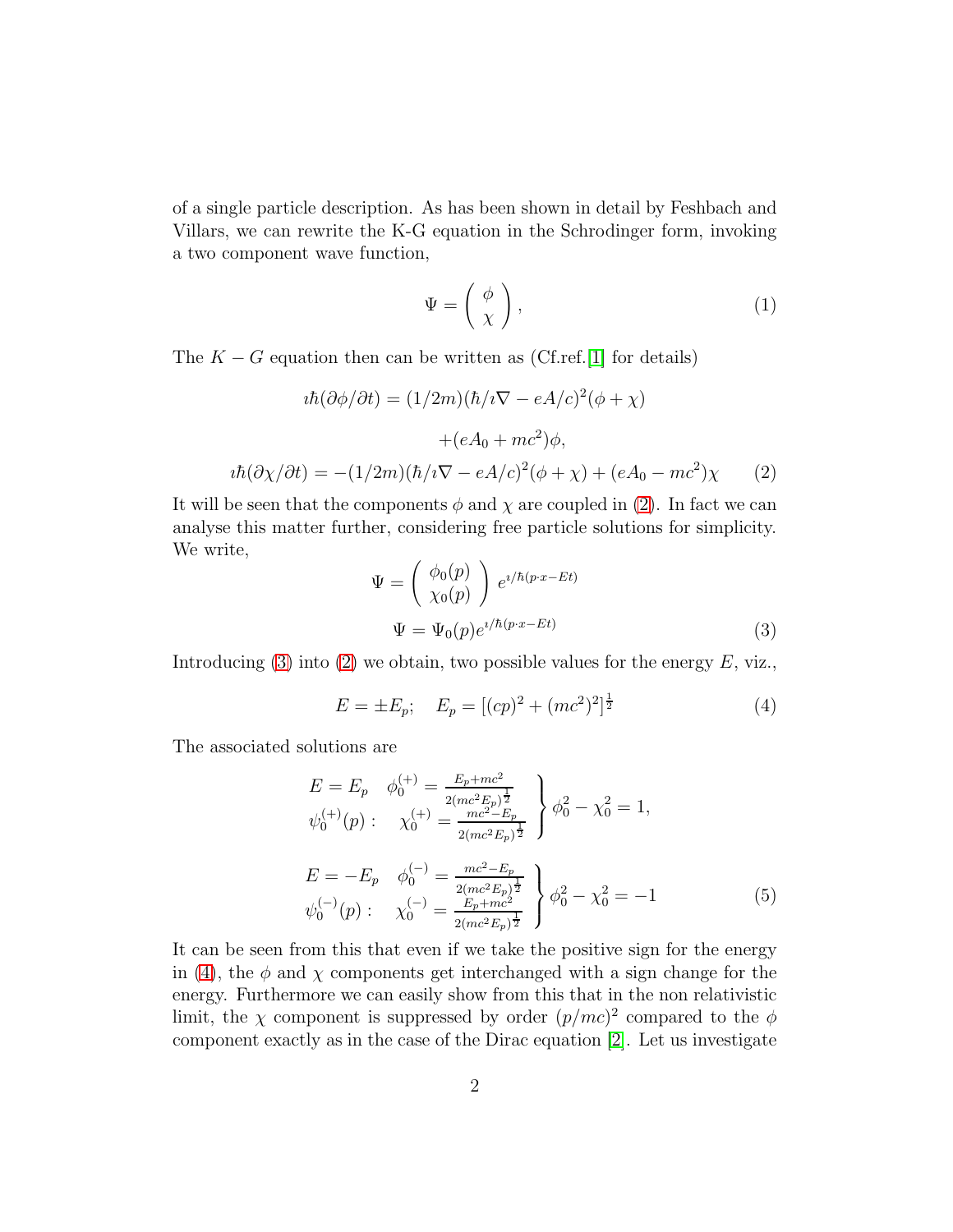this circumstance further.

It can be seen that [\(2\)](#page-1-0) are Schrodinger equations and so solvable. However they are coupled. We have from them,

<span id="page-2-0"></span>
$$
\dot{\phi} + \dot{\chi} = (eA_0 + mc^2)(\phi + \chi) - 2mc^2\chi
$$
\n(6)

In the case if

$$
mc^2 \gg eA_0 \quad (\text{or } A_0 = 0)
$$
\n
$$
\tag{7}
$$

(or in the absence of an external field) we can easily verify that

<span id="page-2-1"></span>
$$
\phi = e^{ipx - Et} \text{and} \chi = e^{ipx + Et} \tag{8}
$$

is a solution.

That is  $\phi$  and  $\chi$  belong to opposite values of  $E(m \neq 0)$  (Cf. equation [\(5\)](#page-1-3)). The above shows that the K-G equation mixes the positive and negative energy solutions.

If on the other hand  $m_0 \approx 0$ , then [\(6\)](#page-2-0) shows that  $\chi$  and  $\phi$  are effectively uncoupled and are of same energy. This shows that if  $\phi$  and  $\chi$  both have the same sign for  $E$ , that is there is no mixing of positive and negative energy, then the rest mass  $m_0$  vanishes. A non vanishing rest mass requires the mixing of both signs of energy. Indeed it is a well known fact that for solutions which are localized, both signs of the energy solutions are required to be superposed [\[2,](#page-11-1) [3\]](#page-11-2). This is because only positive energy solutions or only negative energy solutions do not form a complete set. Interestingly the same is true for localization about a time instant  $t_0$ .

That is physically, only the interval  $(t_0 - \Delta t, t_0 + \Delta t)$  is meaningful. This was noticed by Dirac himself when he deduced his equation of the electron [\[4\]](#page-11-3).

In any case both the positive and negative energy solutions are required to form a complete set and to describe a point particle at  $x_0$  in the delta function sense. The narrowest width of a wave packet containing both positive and negative energy solutions, which describes the spacetime development of a particle in the familiar non-relativistic sense, as is well known is described by the Compton wavelength. As long as the energy domain is such that the Compton wavelength is negligible then our usual classical type description is valid. However as the energy approaches levels where the Compton wavelength can no longer be neglected, then new effects involving the negative energies and anti particles begin to appear (Cf.ref.[\[1\]](#page-11-0)).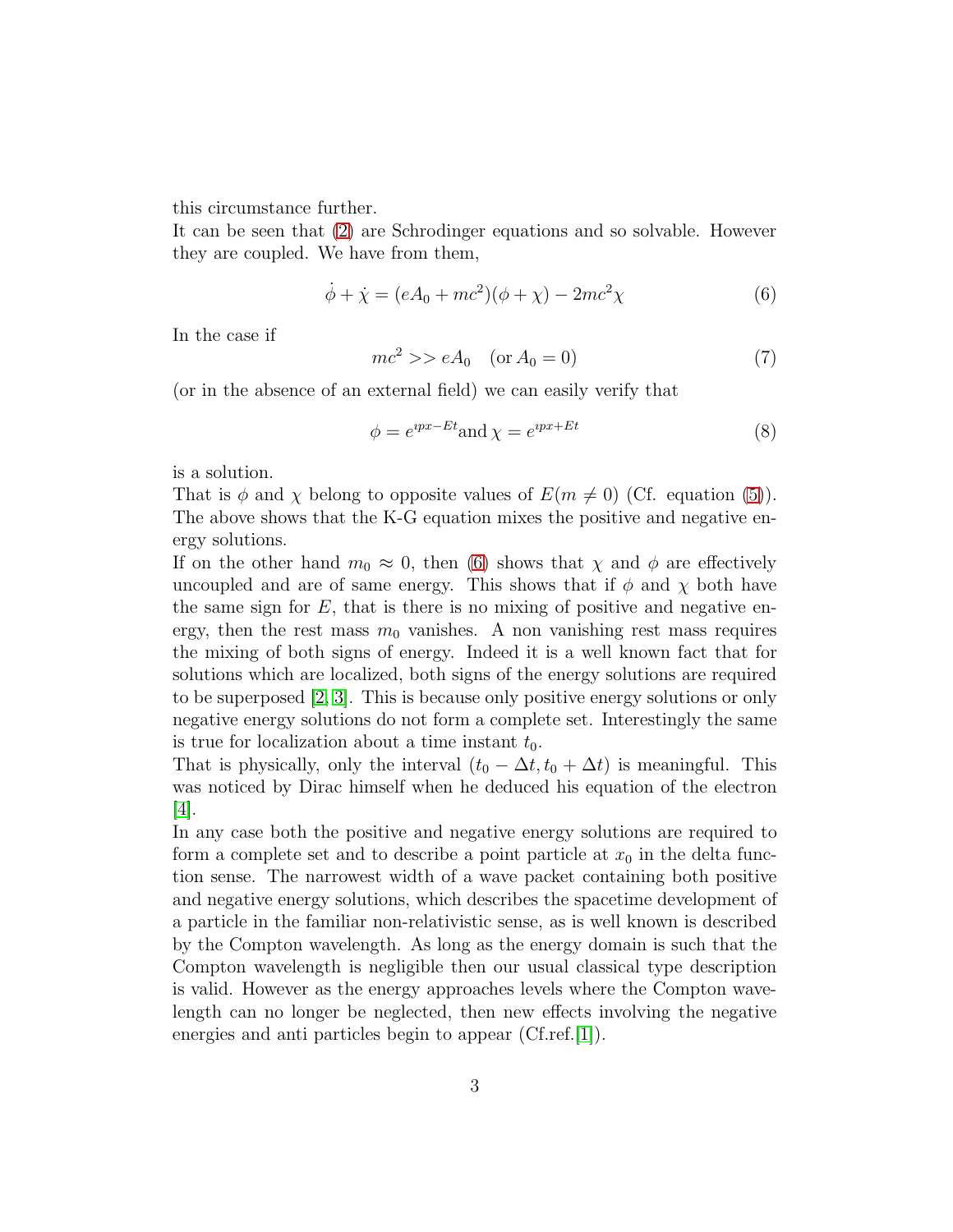Further, we observe that from [\(8\)](#page-2-1)

<span id="page-3-0"></span>
$$
t \to -t \Rightarrow E \to -E, \quad \phi \leftrightarrow \chi \tag{9}
$$

(Moreover in the charged case  $e \rightarrow -e$ ). This remark will be used later using the fact that we are dealing with a two state system  $(CF.(8))$  $(CF.(8))$  $(CF.(8))$ . On the other hand we will show that the Schrodinger equation goes over to the Klein-Gordon equation if we allow t to move forward and also backward in  $(t_0 - \Delta t, t_0 + \Delta t)$ . Here we have done the reverse of getting the Klein-Gordon equation into two Schrodinger equations. This is expressed by [\(2\)](#page-1-0).

In any case we would like to reiterate that the two degrees of freedom associated with the second time derivative can be interpreted, following Pauli and Weisskopf as positive and negatively charged particles or particles and anti particles.

We obtained from the Klein-Gordon equation a description in terms of two Schrodinger equations. We will now show how  $(9)$  with the Schrodinger equation leads to the Klein-Gordon equation briefly repeating an earlier result.

We first define a complete set of base states by the subscript  $\imath$  and  $U(t_2, t_1)$ the time elapse operator that denotes the passage of time between instants  $t_1$  and  $t_2$ ,  $t_2$  greater than  $t_1$ . We denote by,  $C_i(t) \equiv \langle i | \psi(t) \rangle$ , the amplitude for the state  $|\psi(t)\rangle$  to be in the state  $|i\rangle$  at time t. We have [\[5,](#page-11-4) [6,](#page-11-5) [7\]](#page-11-6)

$$
\langle i|U|j\rangle \equiv U_{ij}, U_{ij}(t+\Delta t, t) \equiv \delta_{ij} - \frac{i}{\hbar}H_{ij}(t)\Delta t.
$$

We can now deduce from the super position of states principle that,

<span id="page-3-2"></span>
$$
C_i(t + \Delta t) = \sum_j [\delta_{ij} - \frac{i}{\hbar} H_{ij}(t) \Delta t] C_j(t)
$$
\n(10)

and finally, in the limit,

<span id="page-3-1"></span>
$$
i\hbar \frac{dC_i(t)}{dt} = \sum_j H_{ij}(t)C_j(t)
$$
\n(11)

where the matrix  $H_{ij}(t)$  is identified with the Hamiltonian operator. We have argued earlier at length that [\(11\)](#page-3-1) leads to the Schrodinger equation [\[5,](#page-11-4) [7\]](#page-11-6). In the above we have taken the usual unidirectional time to deduce the non relativistic Schrodinger equation. If however we consider a Weiner process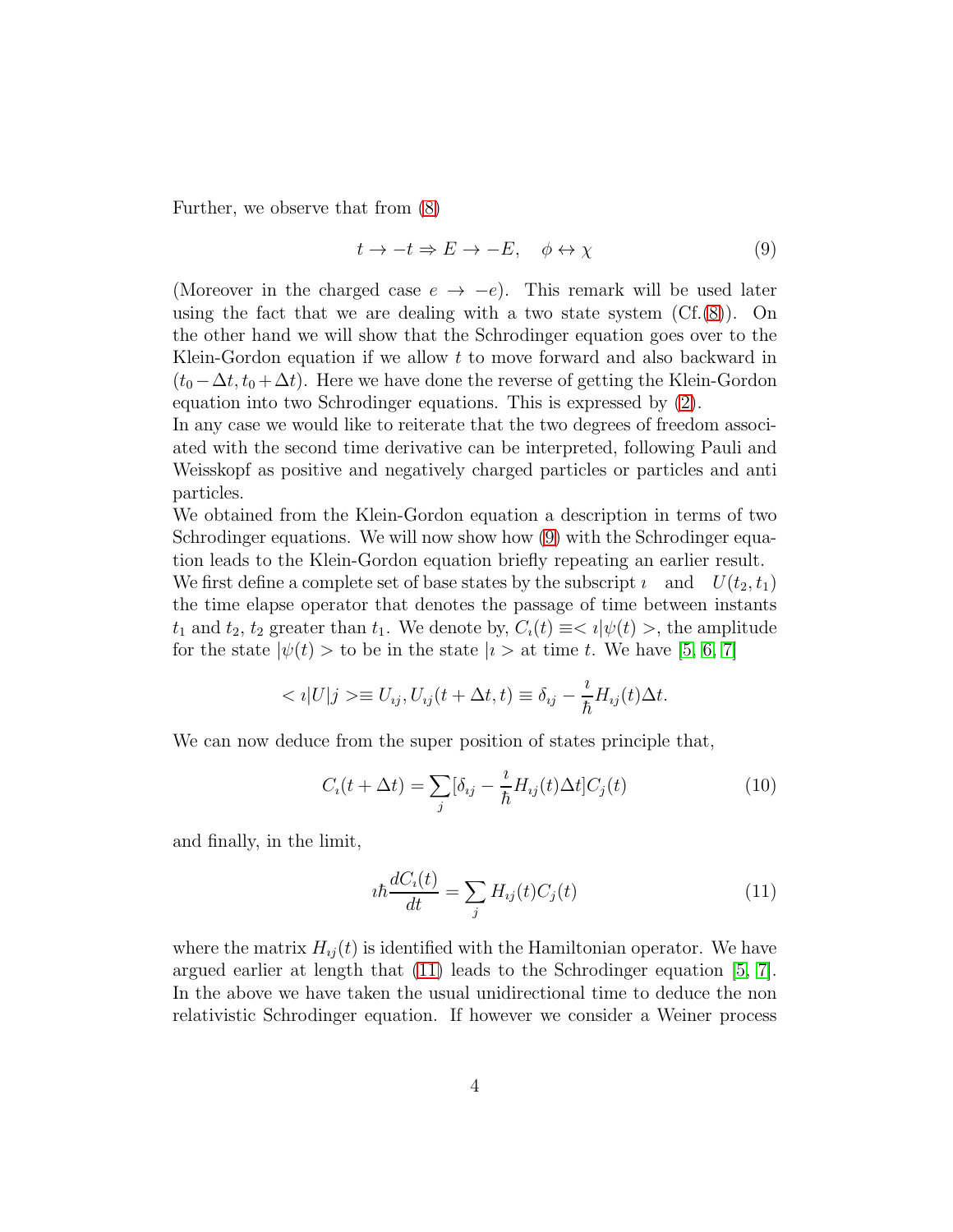in [\(10\)](#page-3-2) to which we will return shortly, then we will have to consider instead of [\(11\)](#page-3-1)

<span id="page-4-0"></span>
$$
C_i(t - \Delta t) - C_i(t + \Delta t) = \sum_j \left[ \delta_{ij} - \frac{i}{\hbar} H_{ij}(t) \right] C_j(t)
$$
 (12)

Equation [\(12\)](#page-4-0) in the limit can be seen to lead to the relativistic Klein-Gordon equation rather than the Schrodinger equation with the second time derivative [\[7,](#page-11-6) [8\]](#page-11-7).

## 2 Remarks and Discussion

We summarize the following:

i) From the above analysis it is clear that a localized particle requires both signs of energy. At relatively low energies, the positive energy solutions predominate and we have the usual classical type particle behaviour. On the other hand at very high energies it is the negative energy solutions that predominate as for the negatively charged counterpart or the anti particles. More quantitatively, well outside the Compton wavelength the former behaviour holds. But as we approach the Compton wavelength we have to deal with the new effects.

ii) Let us remain in the realm of maximally localizable particles. The point is that if we approach distances of the order of the Compton wavelength, the negative energy solutions begin to dominate, and we encounter the well known phenomenon of Zitterbewegung [\[4\]](#page-11-3). This modifies the coupling of the positive solutions with an external field, particularly if the field varies rapidly over the Compton wavelength. In fact this is the origin of the well known Darwin term in the Dirac theory [\[2\]](#page-11-1). The Darwin term is a correction to the interaction of the order

<span id="page-4-1"></span>
$$
\left(\frac{p}{mc}\right)^4 \text{ and } \left(\frac{p}{mc}\right)^2 \tag{13}
$$

for spin 0 and spin 1/2 particles respectively.

iii) To reiterate if we consider the positive and negative energy solutions given by  $+ - E_p$ , as in [\(5\)](#page-1-3), then we saw that for low energies, the positive solution  $\phi_0$  predominates, while the negative solution  $\chi_0$  is ~  $(\frac{v}{c})$  $(\frac{v}{c})^2$  compared to the positive solution. On the other hand at very high energies the negative solutions begin to play a role and in fact the situation is reversed with  $\phi_0$ being suppressed in comparison to  $\chi_0$ . This can be seen from [\(5\)](#page-1-3).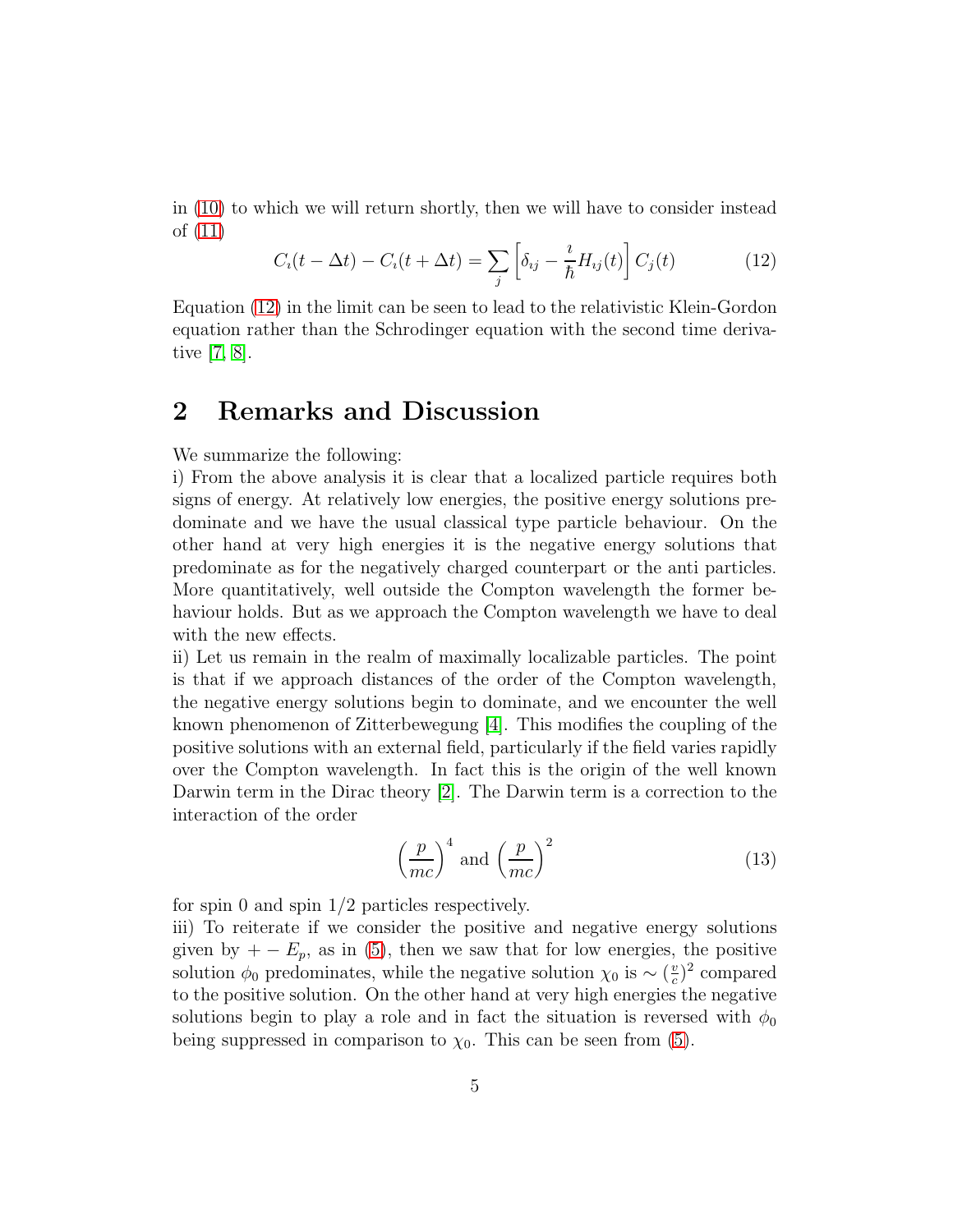iv) There is another elegant way in which we could look at the considerations starting from [\(1\)](#page-1-4). In analogy with the iso spin formulation, we could think of the wave function  $\psi$  as having two possible states in a charge-spin (or particleanti particle) space . In this case introducing the Pauli spin matrices (Cf.[\[1\]](#page-11-0)) given by

$$
\tau_1 = \begin{pmatrix} 0 & 1 \\ 1 & 0 \end{pmatrix}; \qquad \iota\tau_2 = \begin{pmatrix} 0 & 1 \\ -1 & 0 \end{pmatrix};
$$

$$
\tau_2 = \begin{pmatrix} 1 & 0 \\ 0 & -1 \end{pmatrix}; \qquad 1 = \begin{pmatrix} 1 & 0 \\ 0 & 1 \end{pmatrix}
$$
(14)

the Hamiltonian [\(2\)](#page-1-0) can be written as

$$
H = (\tau_3 + i\tau_2)(1/2m)(p - eA/c)^2 + mc^2 \tau_3 + e\phi \tag{15}
$$

Now we would have

$$
\int \Psi^* \tau_3 \Psi d^3 x = \pm 1,\tag{16}
$$

Let us proceed further.

v) We have already seen the symmetry given in [\(9\)](#page-3-0): In case of a charged particle, in addition,  $e \rightarrow -e$  and vice versa (with complexification). Furthermore it can be seen that the coordinate  $\vec{x}$ , as it were splits into the coordinate  $\vec{x}_1$  and  $\vec{x}_2$  which mimic the wave function in [\(1\)](#page-1-4) at low and high energies, in the sense that the former dominates at low energies while the latter dominates at high energies, following the wave function as in [\(5\)](#page-1-3). The fact that these go into each other following [\(9\)](#page-3-0) as  $t \to -t$  can be explained in terms of the development of a two Weiner process see briefly above (Cf.[\[8\]](#page-11-7)). In this case there are two derivatives, one for the usual forward time and another for a backward time given by

$$
\frac{d_+}{dt}x(t) = \mathbf{b}_+, \ \frac{d_-}{dt}x(t) = \mathbf{b}_-\tag{17}
$$

where we are considering for the moment, a single dimension  $x$ . This leads to the Fokker-Planck equations

<span id="page-5-0"></span>
$$
\partial \rho / \partial t + div(\rho \mathbf{b}_{+}) = V \Delta \rho,
$$
  

$$
\partial \rho / \partial t + div(\rho \mathbf{b}_{-}) = -U \Delta \rho
$$
 (18)

defining

<span id="page-5-1"></span>
$$
V = \frac{\mathbf{b}_{+} + \mathbf{b}_{-}}{2} \quad ; U = \frac{\mathbf{b}_{+} - \mathbf{b}_{-}}{2} \tag{19}
$$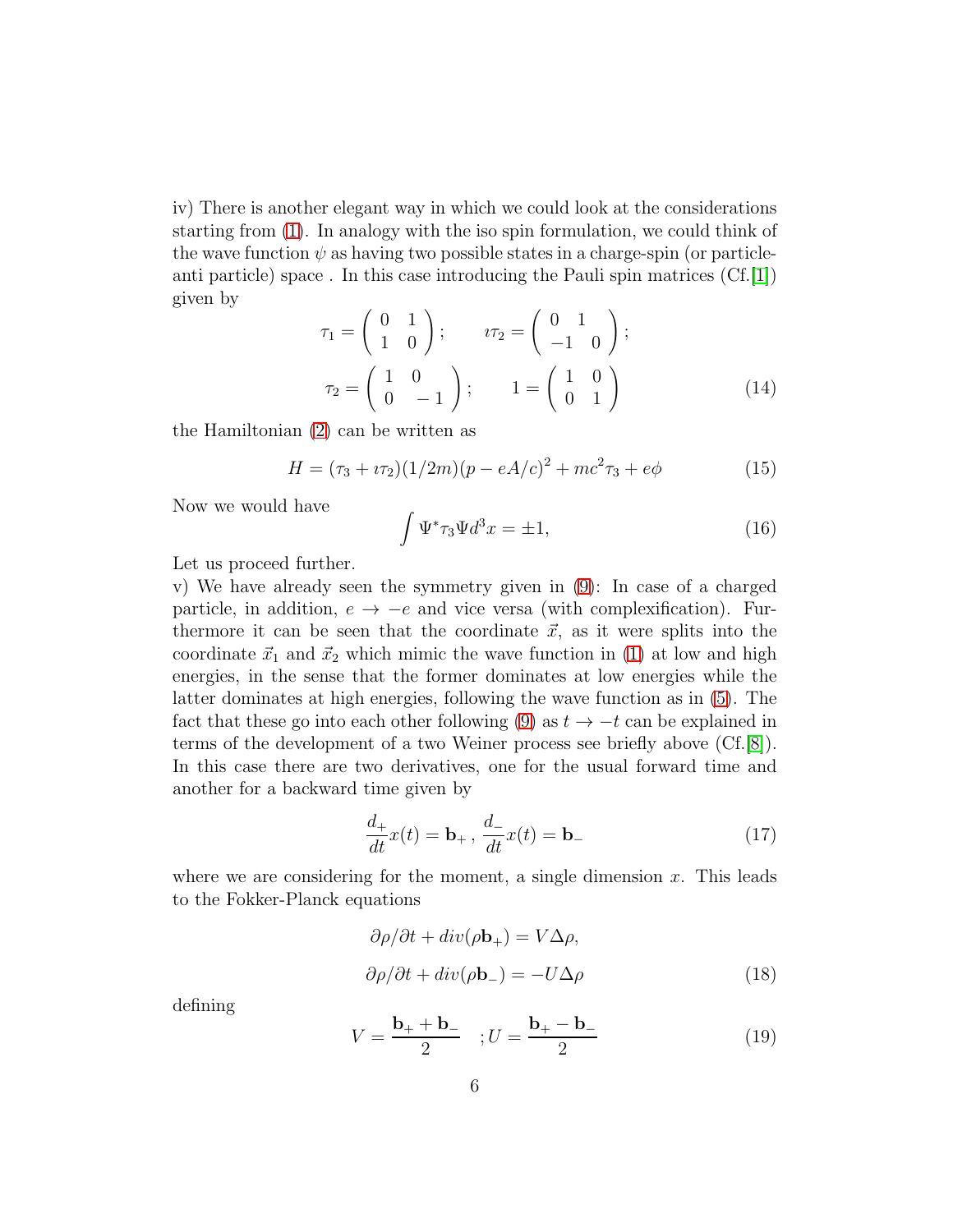We get on addition and subtraction of the equations in [\(18\)](#page-5-0) the equations

$$
\frac{\partial \rho}{\partial t} + \operatorname{div}(\rho V) = 0 \tag{20}
$$

$$
U = \nu \nabla \ln \rho \tag{21}
$$

It must be mentioned that  $V$  and  $U$  are the statistical averages of the respective velocities and their differences. We can then introduce the definitions

$$
V = 2\nu\nabla S \tag{22}
$$

<span id="page-6-0"></span>
$$
V - iU = -2i\nu \nabla (ln\psi)
$$
 (23)

We will not pursue this line of thought here but observe that the complex velocity in [\(23\)](#page-6-0) can be described in terms of a positive or uni directional time t only, but a complex coordinate

<span id="page-6-2"></span>
$$
x \to x + i x'
$$
 (24)

To see this let us rewrite [\(19\)](#page-5-1) as

<span id="page-6-1"></span>
$$
\frac{dX_r}{dt} = V, \quad \frac{dX_i}{dt} = U,\tag{25}
$$

where we have introduced a complex coordinate  $X$  with real and imaginary parts  $X_r$  and  $X_i$ , while at the same time using derivatives with respect to time as in conventional theory.

We can now see from [\(19\)](#page-5-1) and [\(25\)](#page-6-1) that

$$
W = \frac{d}{dt}(X_r - iX_i)
$$
\n(26)

That is we can either use forward and backward time derivatives and the usual space coordinates as in [\(19\)](#page-5-1) or we can use derivatives with respect to the usual uni directional time derivative to introduce the complex coordinate [\(24\)](#page-6-2) (Cf.ref.[\[9\]](#page-11-8).

Let us now generalize  $(24)$ , which we have taken in one dimension for simplicity, to three dimensions. Then we end up with not three but four dimensions,

$$
(1, i) \rightarrow (I, \tau),
$$

where I is the unit  $2 \times 2$  matrix and  $\tau s$  are the Pauli matrices. We get the special relativistic Lorentz invariant metric at the same time. (In this sense,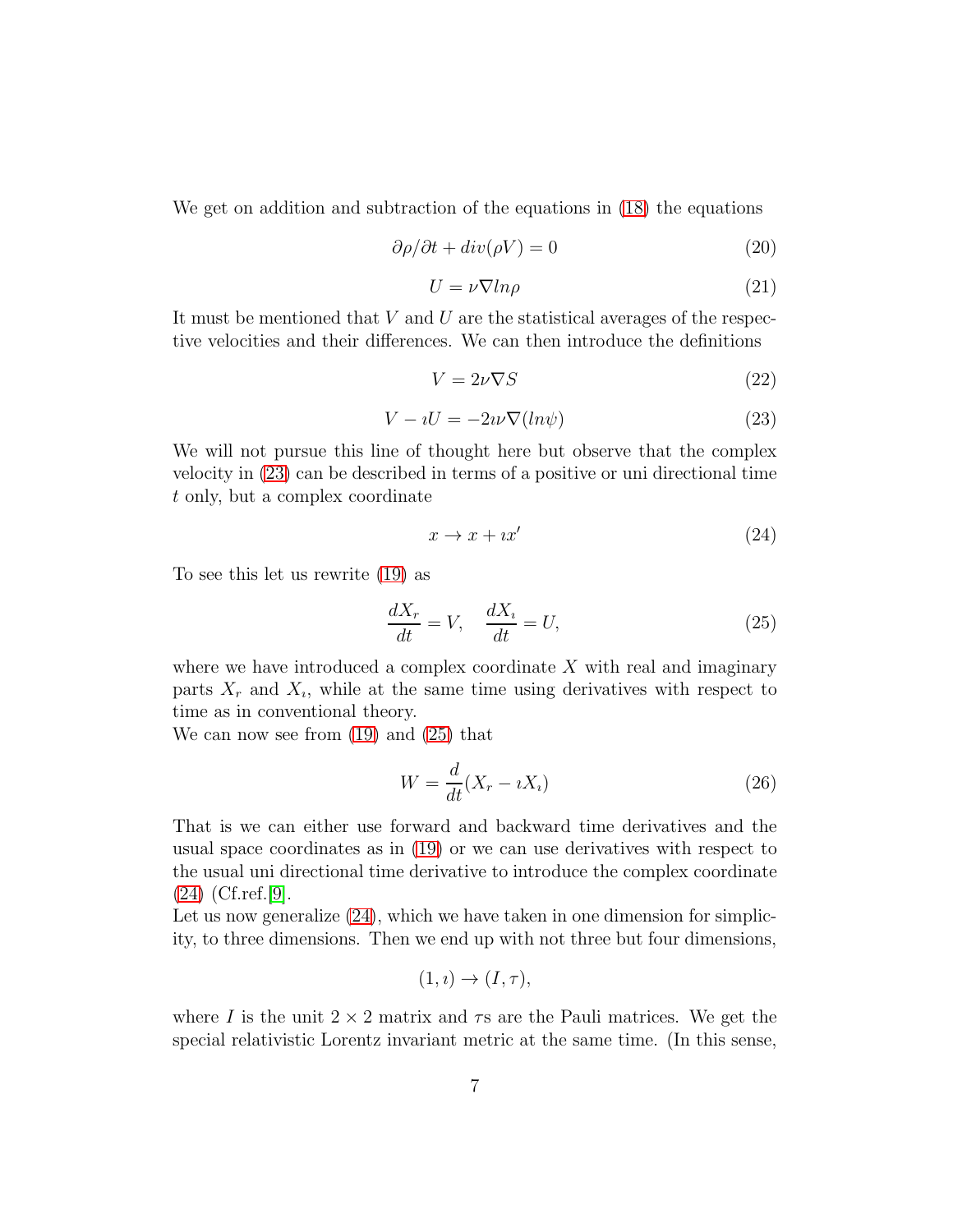as noted by Sachs [\[10\]](#page-11-9), Hamilton who made this generalization would have hit upon Special Relativity, if he had identified the new fourth coordinate with time).

That is,

<span id="page-7-0"></span>
$$
x + iy \to Ix_1 + ix_2 + jx_3 + kx_4, \tag{27}
$$

where  $(i, j, k)$  now represent the Pauli matrices; and, further,

$$
x_1^2 + x_2^2 + x_3^2 - x_4^2 \tag{28}
$$

is invariant.

While the usual Minkowski four vector transforms as the basis of the four dimensional representation of the Poincare group, the two dimensional representation of the same group, given by the right hand side of [\(27\)](#page-7-0) in terms of Pauli matrices, obeys the quaternionic algebra of the second rank spinors (Cf.Ref.[\[9,](#page-11-8) [11,](#page-11-10) [10\]](#page-11-9) for details).

To put it briefly, the quarternion number field obeys the group property and this leads to a number system of quadruplets as a minimum extension. In fact one representation of the two dimensional form of the quarternion basis elements is the set of Pauli matrices as in [\(27\)](#page-7-0). Thus a quarternion may be expressed in the form

$$
Q = -i\tau_{\mu}x^{\mu} = \tau_0x^4 - i\tau_1x^1 - i\tau_2x^2 - i\tau_3x^3 = (\tau_0x^4 + i\vec{\tau} \cdot \vec{r})
$$

This can also be written as

$$
Q = -i \left( \begin{array}{cc} x^4 + x^3 & x^1 - ix^2 \\ x^1 + ix^2 & ix^4 - x^3 \end{array} \right).
$$

As can be seen from the above, there is a one to one correspondence between a Minkowski four-vector and Q. The invariant is now given by  $Q\bar{Q}$ , where  $\bar{Q}$ is the complex conjugate of Q.

In this description we would have from [\(27\)](#page-7-0)

<span id="page-7-1"></span>
$$
[x^i \tau^i, x^j \tau^j] \propto \epsilon_{ijk} \tau^k \neq 0 \tag{29}
$$

In other words, as  $(29)$  shows, the coordinates no longer follow a commutative geometry. It is quite remarkable that the noncommutative geometry [\(29\)](#page-7-1) has been studied by the author in some detail (Cf.[\[8\]](#page-11-7)), though from the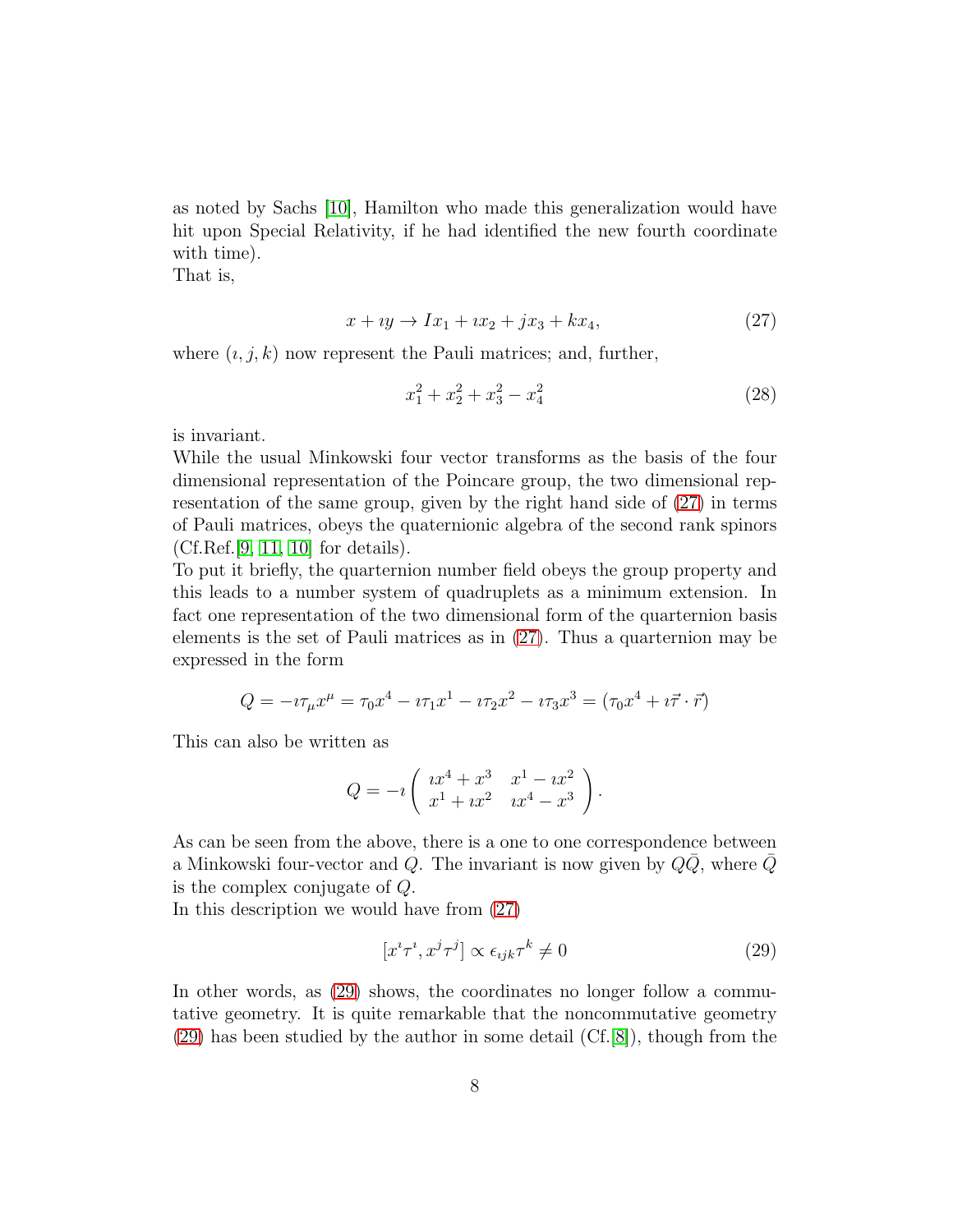point of view of Snyder's minimum fundamental length, which he introduced to overcome divergence difficulties in Quantum Field Theory. Indeed we are essentially in the same situation, because as we have seen, for our positive energy description of the universe, there is the minimum Compton wavelength cut off for a meaningful description [\[12,](#page-11-11) [3,](#page-11-2) [13\]](#page-12-0).

Given  $(29)$ , it has been shown that the energy momentum relation gets modified to

<span id="page-8-0"></span>
$$
E^2 = p^2 + m^2 - \alpha l^2 p^4 \tag{30}
$$

The extra term in [\(30\)](#page-8-0) can be related to the Darwin term [\(13\)](#page-4-1) (which shows moreover that  $\alpha \sim 1$ ). In any case for high energies or if  $p >> 1$ , then

$$
E^2 \sim -\alpha l^2 p^4 E
$$

becomes imaginary! This is true if

$$
\alpha l^2 p^4 > p^2 + m^2
$$

that is if

$$
p^2 > m^2
$$
 so that  $(\alpha \sim 1)p^2 \frac{1}{m^2} > 1(l = \frac{1}{m})$  or  $p^2 > m^2$ 

which is true. All this happens when  $O(l^2) \neq 0$  that is the noncommutative geometry [\(29\)](#page-7-1) holds [\[14,](#page-12-1) [15\]](#page-12-2).

Let us write [\(2\)](#page-1-0) as (with  $\hbar = 1 = c$ )

$$
H\phi = H_{11}\phi + H_{12}\chi \tag{31}
$$

and similarly we have

$$
H\chi = H_{21}\phi + H_{22}\chi \tag{32}
$$

We now observe that in Quantum Field Theory, a sub space of the full Hilbert space can exhibit the complex or non Hermitian Hamiltonian. Writing  $H = M - iN$  where M and N are real [\[16\]](#page-12-3) we have

$$
M_{11} = -\frac{\hbar^2}{2m}\nabla^2 + \frac{1}{2m}\frac{e^2A^2}{c^2} + (e\phi + mc^2)
$$

$$
M_{21} = +\frac{\hbar^2}{2m}\nabla^2 - \frac{e^2A^2}{c^2} + (e\phi - mc^2)
$$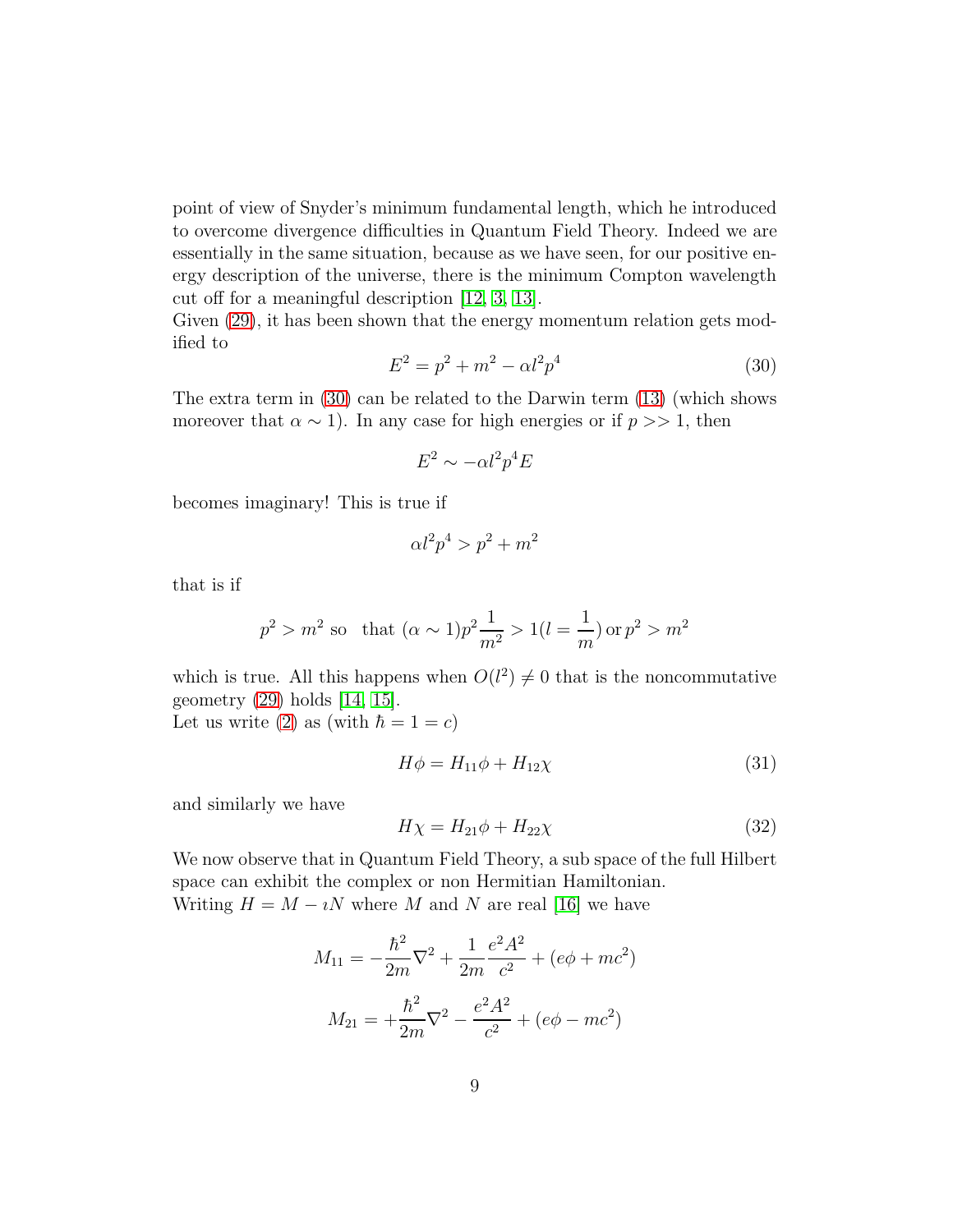$$
N_{11} = \frac{1}{m} \frac{eA}{c} \hbar \nabla = N_{12}
$$
  
\n
$$
N_{21} = -N_{11} = N_{22}
$$
\n(33)

We can now treat  $|\phi, \chi\rangle$  as a two state system and further it follows from the above that

<span id="page-9-0"></span>
$$
|\phi, \chi\rangle(t) = exp(-N_{12}t)exp.
$$
  
 
$$
exp(-iM_{12}t) |\phi, \chi\rangle(0)
$$
 (34)

Equation [\(34\)](#page-9-0) shows that the states  $|\phi>$  and  $|\chi>$  decay, but decay at different rates (Cf. also [\[16\]](#page-12-3)).

Treating  $|\phi\rangle$  and  $|\chi\rangle$  as particle and anti-particle, we have exactly this situation in B and  $K^0$  decay. It is remarkable that this asymmetry has recently been observed in the case of B mesons at the LHC by Sheldon Stone of Syracuse University and co-workers. Such a behaviour was predicted by the author sometime back [\[17\]](#page-12-4). This has also been suggested in the case of neutrinos and anti-neutrinos, in recent LHC observations. The point here is that as in the case of the B or  $K^0$  mesons, the decay rates of the particles and antiparticles would be different, thus leading to a CPT violation. The above considerations provide an explanation. This is also the case when equation [\(30\)](#page-8-0) holds: the foregoing considerations suggesting a similar explanation for the particle-anti particle asymmetry.

vii) We could now express the foregoing in the following terms: It is well known that we get meaningful probability currents and subluminal classical type situations using positive energy solutions alone as long as we are at energies low enough such that we are well outside the Compton scale. As we near the Compton scale however, we begin to encounter negative energy solutions or these anti-particles.

From this point of view, we can mathematically dub the solutions according to the sign of energy  $(p_0|p_0|)$  of these states:  $+1$  and  $-1$ . This operator commutes with all observables and yet is not a multiple of unity as would be required by Schur's lemma, as it has two distinct eigen values. This is a superselection principle or a superspin with two states and can be denoted by the Pauli matrices. The two states would refer to the positive energy solutions or our ordinary universe and the negative energy solutions or what may be called the anti-universe. The usual coordinates now take on a quaternionic character and there is noncommutative spacetime.

The Compton wavelength is the Quantum Mechanical analogue of the Einstein-Rosen bridge, in the sense that a penetration into this region leads to opposite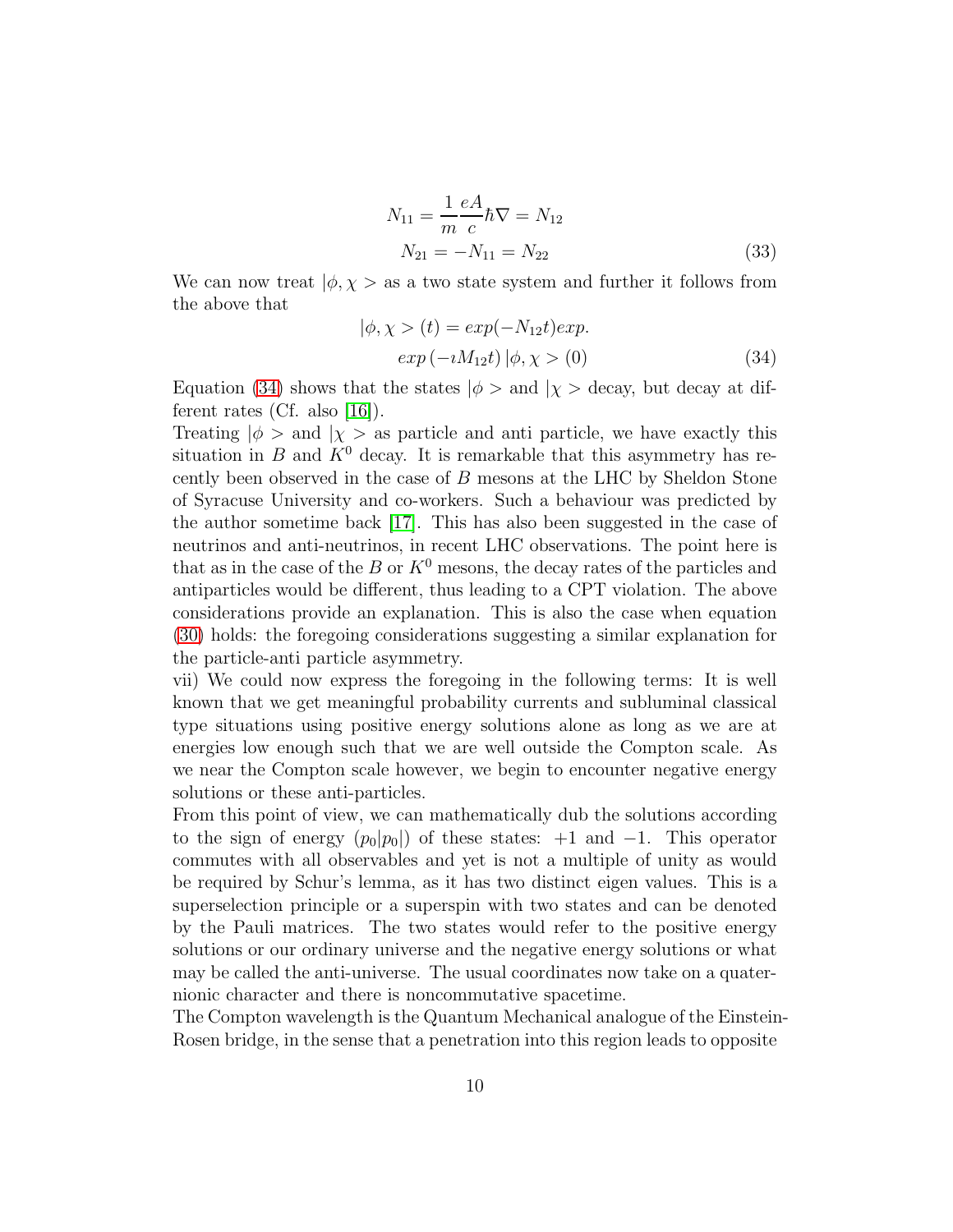charges and what to our description would be negative energy states and time going backwards. This "bridge" connects our "positive energy" universe with what may be called an anti universe that is one of negative energies. One of the puzzles has been the asymmetry between matter and anti matter – this could be explained in the above terms of the decay caused at very high energies.

In any case, ours is a universe that lies beyond the Compton scale (or above the minimum extension) where the negative energy states are irrelevant. We could think along the lines of  $SU(2)$  and consider the transformation [\[18\]](#page-12-5)

$$
\psi(x) \to \exp[\frac{1}{2}ig\tau \cdot \omega(x)]\psi(x). \tag{35}
$$

This leads to a covariant derivative

$$
D_{\lambda} \equiv \partial_{\lambda} - \frac{1}{2} \imath g \tau \cdot W_{\lambda}, \tag{36}
$$

as in the usual theory, remembering that  $\omega$  in this theory is infinitessimal. We are thus lead to vector Bosons  $W_{\lambda}$  and an interaction like the strong interaction, described by

$$
W_{\lambda} \to W_{\lambda} + \partial_{\lambda} \omega - g \omega \Lambda W_{\lambda}.
$$
 (37)

However we must bear in mind that this (non-electromagnetic) interaction between particle and anti-particle [\[19\]](#page-12-6) would be valid only within the Compton time, inside this Compton scale Quantum Mechanical bridge.

viii) Finally keeping in view the latest findings from LHC, it appears that in the high energy p-p collisions, the product particles display correlations. This has posed a puzzle. We could describe this in what may be called a genetic model. We have to think of the colliding particles as parents. They have genes or information. These are spacetime related properties including for example momenta, energy, relative locations, conservation laws and so forth. The product particles are children who carry away some of these properties in the form of correlations. In fact entanglement could also come in the same category. However these "genetic bits of information" cannot be equated with hidden variables because the former are completely probabilistic.

Finally we would like to make the following remark: We have argued that at ultra high energies, we have the Cini-Toushek transformation rather than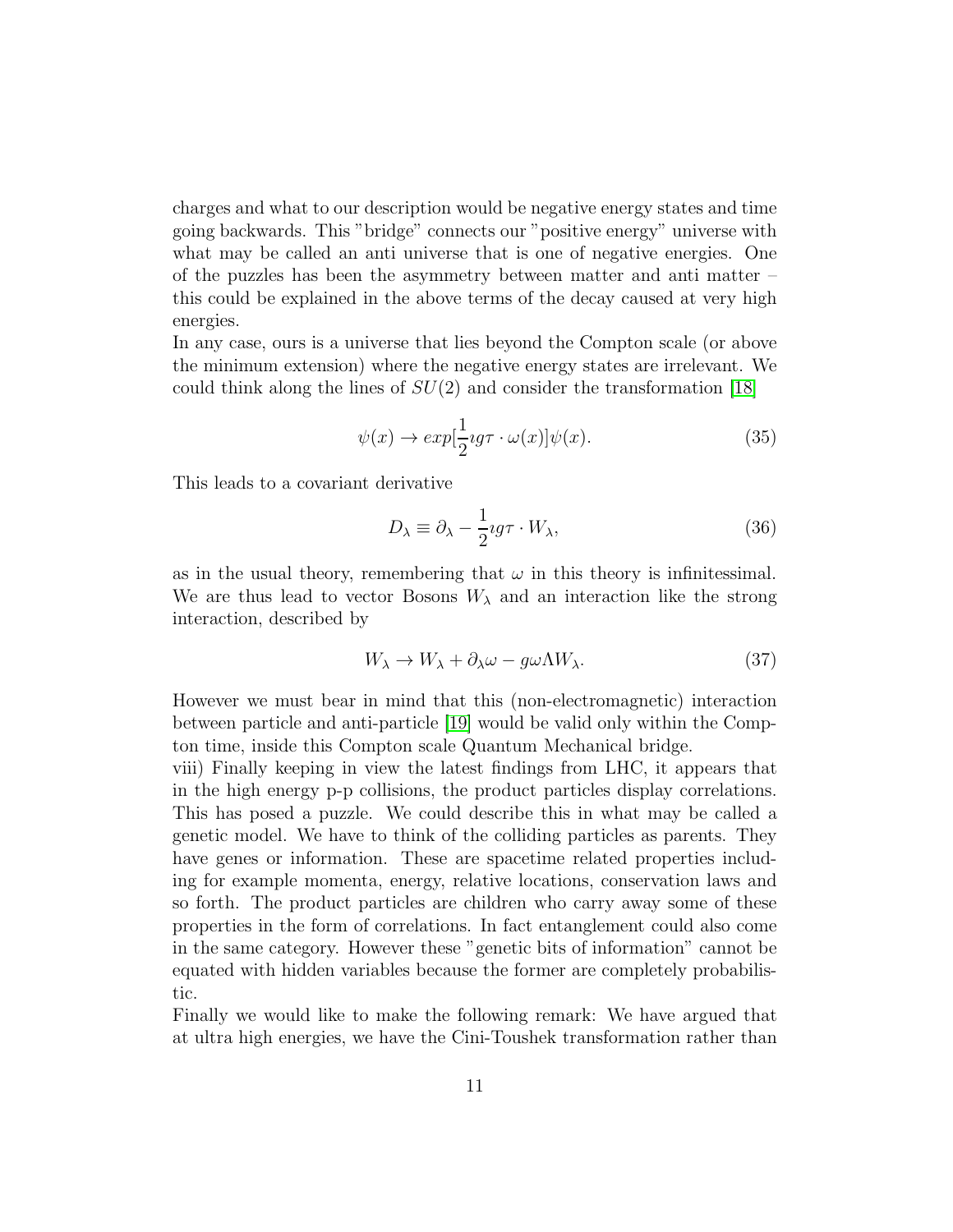the low energy Foldy-Wothuysen transformation. The high energy compo-nents in [\(1\)](#page-1-4) viz.,  $\chi$  dominate and the wave function (1) becomes as it were a two component neutrino like wave function. There is thus handedness and a further similarity is that the rest mass of the particle becomes very small compared to the kinetic energy so that it approximates a massless particle. So one could even speculate that some of the neutrino sightings could well be heavier particles at luminal speeds.

## <span id="page-11-0"></span>References

- <span id="page-11-1"></span>[1] Freshbach, H. and Villars, F. (1958). *Rev.Mod.Phys.* Vol.30, No.1, January 1958, pp.24-45.
- <span id="page-11-2"></span>[2] Bjorken, J.D. and Drell, S.D. (1964). *Relativistic Quantum Mechanics* (Mc-Graw Hill, New York), pp.39.
- <span id="page-11-3"></span>[3] S.S. Schweber. (1961). *An Introduction to Relativistic Quantum Field Theory* (Harper and Row, New York).
- [4] Dirac, P.A.M. (1958). *The Principles of Quantum Mechanics* (Clarendon Press, Oxford), pp.4ff, pp.253ff.
- <span id="page-11-5"></span><span id="page-11-4"></span>[5] Sidharth, B.G. (1997). *Ind.J. of Pure and Applied Physics* 35, pp.456ff.
- [6] Sidharth, B.G. (2001). *Chaotic Universe: From the Planck to the Hubble Scale* (Nova Science, New York).
- <span id="page-11-7"></span><span id="page-11-6"></span>[7] Sidharth, B.G. (2002). *Chaos, Solitons and Fractals* 13, pp.189–193.
- <span id="page-11-8"></span>[8] Sidharth, B.G. (2008). *The Thermodynamic Universe* (World Scientific), Singapore.
- <span id="page-11-9"></span>[9] Sidharth, B.G. (2003) *Found.Phys.Lett.* 16, (1), pp.91–97.
- [10] Sachs, M. (1982). *General Relativity and Matter* (D. Reidel Publishing Company, Holland), pp.45ff.
- <span id="page-11-11"></span><span id="page-11-10"></span>[11] Shirokov, Yu. M. (1958). *Soviet Physics JETP* 6, (33), No.5, pp.929– 935.
- [12] Sidharth, B.G. (2002). *Foundation of Physics Letters* 15 (5), 2002, 501ff.